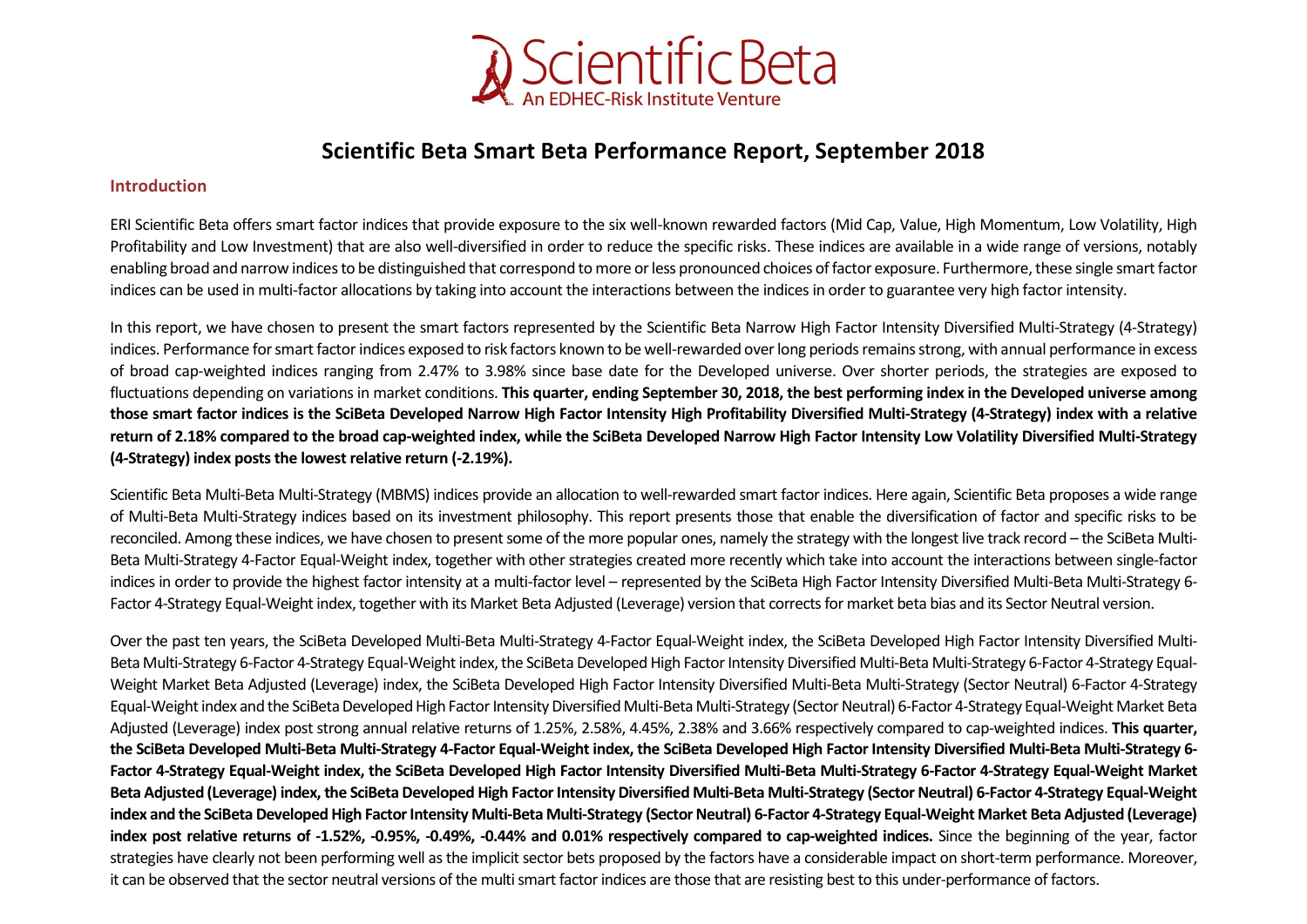# **Smart Factor Indices**

## **Performance Overview**

 $\overline{\phantom{a}}$ 

Tables 1a and 1b display the performance of Scientific Beta Developed Narrow High Factor Intensity Diversified Multi-Strategy (4-Strategy) indices. The six tilts selected – book-to-market, size, volatility, momentum, investment and profitability – are the common tilts documented in the literature as liable to produce outperformance compared to cap-weighted indices. The tables present performance statistics for the six rewarded factor tilts. All these indices serve to create a diversified portfolio of the relevant stocks. In particular, they draw on different smart beta weighting schemes<sup>1</sup>, which we refer to as a diversified multi-strategy index. In addition, these indices offer investable proxies for smart beta factor indices. These indices allow investors to be both exposed to a specific risk factor (beta) and to have good diversification of other risk factors, leading to an attractive Sharpe ratio associated with the factor tilt.

|                                                                                                |                                  | Past Quarter (as of 30/09/2018)  |                                 | Year to Date (as of 30/09/2018)  |                                  |                                 |  |  |
|------------------------------------------------------------------------------------------------|----------------------------------|----------------------------------|---------------------------------|----------------------------------|----------------------------------|---------------------------------|--|--|
| <b>Narrow High Factor Intensity</b><br><b>Diversified Multi-Strategy</b><br>(4-Strategy) Index |                                  |                                  | <b>Relative Return</b>          |                                  | <b>Relative Return</b>           |                                 |  |  |
|                                                                                                | <b>Absolute</b><br><b>Return</b> | <b>To Tilted</b><br>Cap-Weighted | <b>To Broad</b><br>Cap-Weighted | <b>Absolute</b><br><b>Return</b> | <b>To Tilted</b><br>Cap-Weighted | <b>To Broad</b><br>Cap-Weighted |  |  |
| Mid Cap                                                                                        | 2.33%                            | $-0.62%$                         | $-1.55%$                        | 4.18%                            | 0.78%                            | $-1.55\%$                       |  |  |
| Value                                                                                          | 3.99%                            | 0.19%                            | $-1.78%$                        | 3.94%                            | 2.87%                            | $-1.78%$                        |  |  |
| High Momentum                                                                                  | 3.36%                            | $-1.99\%$                        | $-1.25%$                        | 4.48%                            | $-3.53\%$                        | $-1.25%$                        |  |  |
| Low Volatility                                                                                 | 4.45%                            | $-2.05%$                         | $-2.19%$                        | 3.54%                            | $-2.10\%$                        | $-2.19%$                        |  |  |
| <b>High Profitability</b>                                                                      | 4.60%                            | $-1.34%$                         | 2.18%                           | 7.91%                            | $-0.98%$                         | 2.18%                           |  |  |
| Low Investment                                                                                 | 4.33%                            | $-0.51%$                         | $-0.28%$                        | 5.45%                            | 2.71%                            | $-0.28%$                        |  |  |

*Table 1a: Short-Term Performance Overview for Smart Factor Indices for the Scientific Beta Developed Universe*

The history of Scientific Beta indices considered here begins on 21/06/2002. The statistics are based on daily total return series (with dividends reinvested). The statistics reported in the table are not annualised. All results are in USD.

Looking at past quarter relative returns, the best performing index is the SciBeta Developed Narrow High Factor Intensity High Profitability Diversified Multi-Strategy (4-Strategy) index with a relative return of 2.18% compared to the broad cap-weighted index, while the SciBeta Developed Narrow High Factor Intensity Low Volatility Diversified Multi-Strategy (4-Strategy) index posts the lowest relative return (-2.19%).

<sup>1</sup>Maximum Deconcentration, Diversified Risk Weighted, Maximum Decorrelation and Efficient Maximum Sharpe Ratio.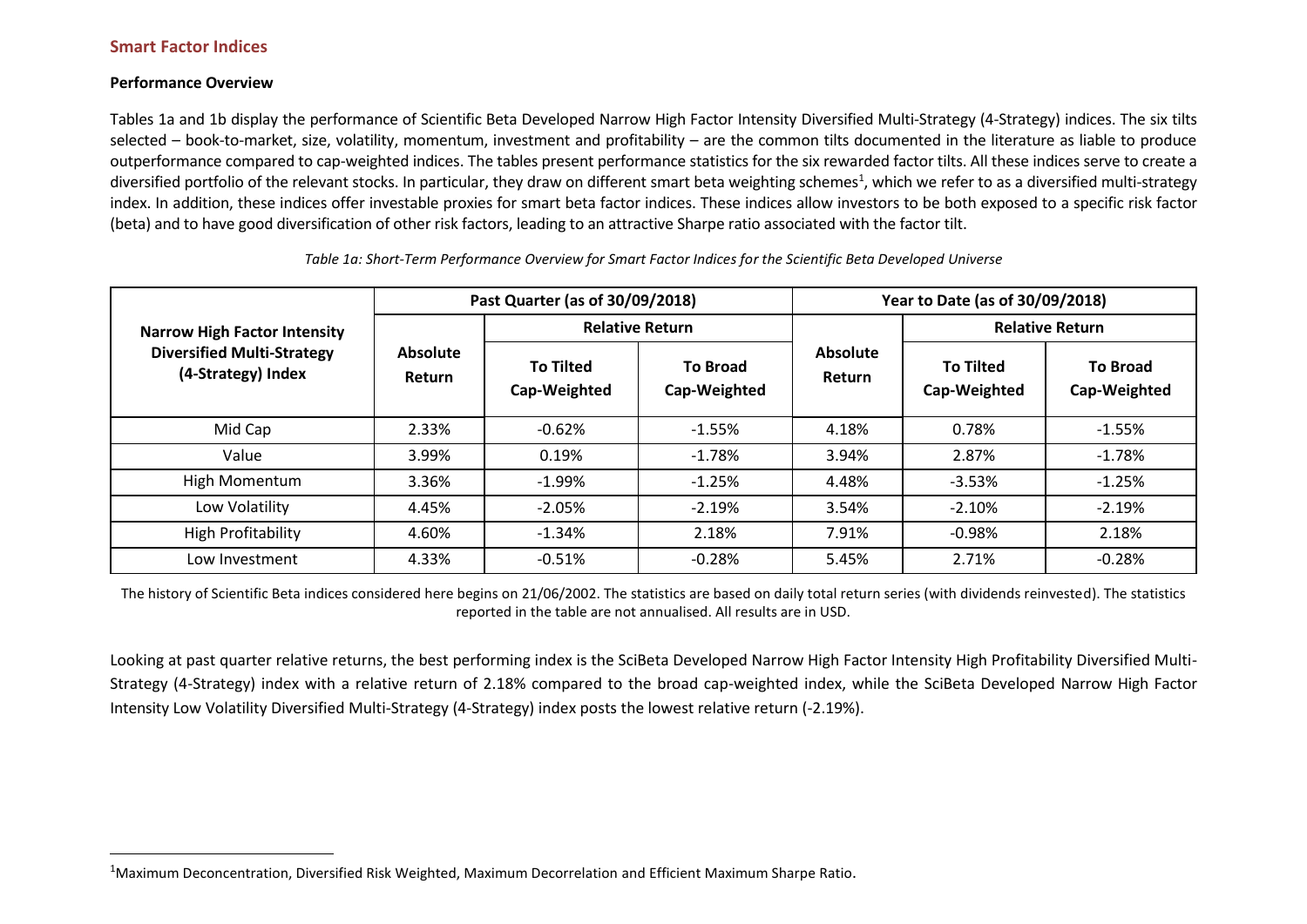|                                                                                                          | Since Base Date: From 21/06/2002 to 30/09/2018 |                                                                                  |                                                             |                   |                        |                                        |                                    |                                    |  |  |  |
|----------------------------------------------------------------------------------------------------------|------------------------------------------------|----------------------------------------------------------------------------------|-------------------------------------------------------------|-------------------|------------------------|----------------------------------------|------------------------------------|------------------------------------|--|--|--|
| <b>Narrow High Factor</b><br><b>Intensity Diversified</b><br><b>Multi-Strategy</b><br>(4-Strategy) Index |                                                | <b>Relative Return</b><br>Absolute Return   compared to Tilted  <br>Cap-Weighted | <b>Relative Return</b><br>compared to Broad<br>Cap-Weighted | <b>Volatility</b> | <b>Sharpe</b><br>Ratio | <b>Maximum</b><br>Relative<br>Drawdown | Outperformance<br>Probability (1Y) | Outperformance<br>Probability (3Y) |  |  |  |
| Mid Cap                                                                                                  | 11.76%                                         | 1.50%                                                                            | 3.30%                                                       | 13.57%            | 0.77                   | 9.44%                                  | 78.57%                             | 92.94%                             |  |  |  |
| Value                                                                                                    | 12.43%                                         | 4.19%                                                                            | 3.98%                                                       | 14.36%            | 0.78                   | 5.17%                                  | 88.22%                             | 100.00%                            |  |  |  |
| High Momentum                                                                                            | 11.16%                                         | 2.03%                                                                            | 2.71%                                                       | 14.92%            | 0.66                   | 17.44%                                 | 75.81%                             | 85.16%                             |  |  |  |
| Low Volatility                                                                                           | 10.92%                                         | 2.29%                                                                            | 2.47%                                                       | 11.42%            | 0.85                   | 15.02%                                 | 57.14%                             | 89.77%                             |  |  |  |
| <b>High Profitability</b>                                                                                | 11.81%                                         | 1.90%                                                                            | 3.35%                                                       | 12.74%            | 0.83                   | 8.39%                                  | 75.44%                             | 97.69%                             |  |  |  |
| Low Investment                                                                                           | 11.44%                                         | 2.49%                                                                            | 2.99%                                                       | 13.67%            | 0.75                   | 9.36%                                  | 79.70%                             | 100.00%                            |  |  |  |

The history of Scientific Beta indices' returns considered here begins on 21/06/2002. The statistics are based on daily total return series. All statistics are annualised and performance ratios that involve the average returns are based on the geometric average, which reliably reflects multiple holding period returns for investors. ERI Scientific Beta uses the yield on Secondary Market US Treasury Bills (3M) as a proxy for the risk-free rate in US Dollars. The tilted cap-weighted indices are obtained based on the same selection of assets as each of the smart factor indices. All results are in USD.

Since base date, all Narrow High Factor Intensity Diversified Multi-Strategy (4-Strategy) indices exhibit positive relative returns compared to cap-weighted indices, whether broad or tilted cap-weighted indices.

The best performance relative to the broad cap-weighted index is posted by the SciBeta Developed Narrow High Factor Intensity Value Diversified Multi-Strategy (4-Strategy) index (3.98%) while the SciBeta Developed Narrow High Factor Intensity Low Volatility Diversified Multi-Strategy (4-Strategy) index posts the lowest relative return (2.47%).

Tilted cap-weighted indices are factor indices that use the same universe of assets as each smart factor index. The outperformance of smart factor indices compared to those indices is due to the difference in weighting scheme, which results in better diversification for smart factor indices compared to capweighted indices.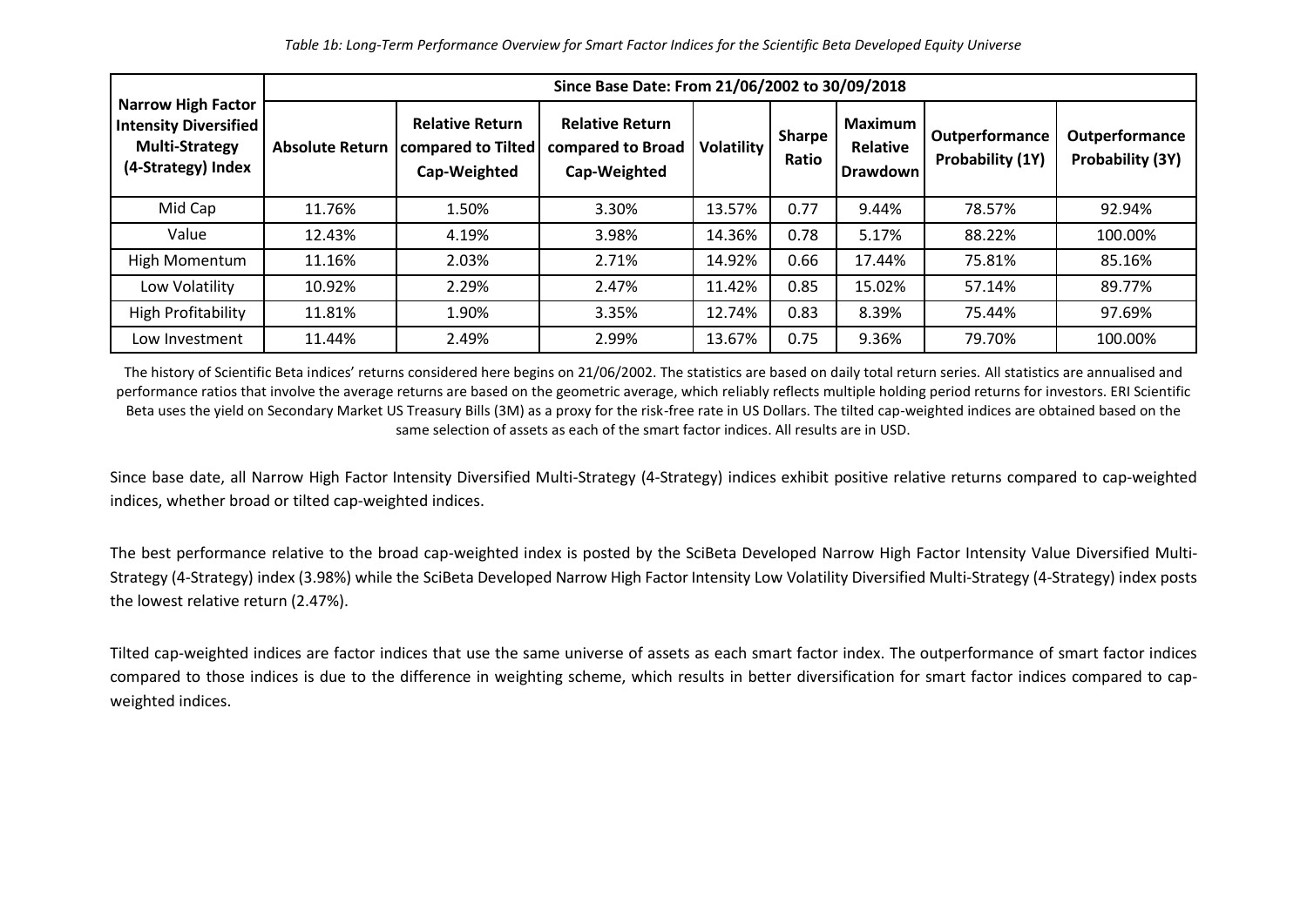## **1. Multi Smart Factor Indices**

Multi-Beta Multi-Strategy Indices are Scientific Beta's flagship indices. These indices correspond to a multi-factor index allocation that uses Scientific Beta Diversified Multi-Strategy Factor Indices, with intensity to a particular factor, as building blocks. This approach minimises unintended specific risks and provides blended intensity to the desired risk factors. This double diversification – allocation across various factors (Multi-Beta allocation) along with a smart diversification of the specific risks (Diversified Multi-Strategy weighting scheme) – minimises the non-rewarded risks, hence the name Multi-Smart Factor Indices. Scientific Beta offers different types of Multi-Beta Multi-Strategy indices. This document presents the most popular ones, namely the strategy with the longest live track record – the SciBeta Multi-Beta Multi-Strategy 4-Factor Equal-Weight Index, together with more recently-created strategies that take into account the interactions between single-factor indices in order to provide greater factor intensity at a multi-factor level – represented by the SciBeta High Factor Intensity Diversified Multi-Beta Multi-Strategy 6-Factor 4-Strategy Equal-Weight Index, together with its Market Beta Adjusted (Leverage) and Sector Neutral versions.

#### **Performance Overview**

## **Live Performance**

Table 2a presents the live performance of the multi-beta multi-strategy indices in various regions. The live date is 20 December 2013 for the SciBeta Multi-Beta Multi-Strategy 4-Factor Equal-Weight indices and 16 March 2018 for the SciBeta High Factor Intensity Diversified Multi-Beta Multi-Strategy 6-Factor 4-Strategy Equal-Weight indices and their Market Beta Adjusted (Leverage) and Sector Neutral versions.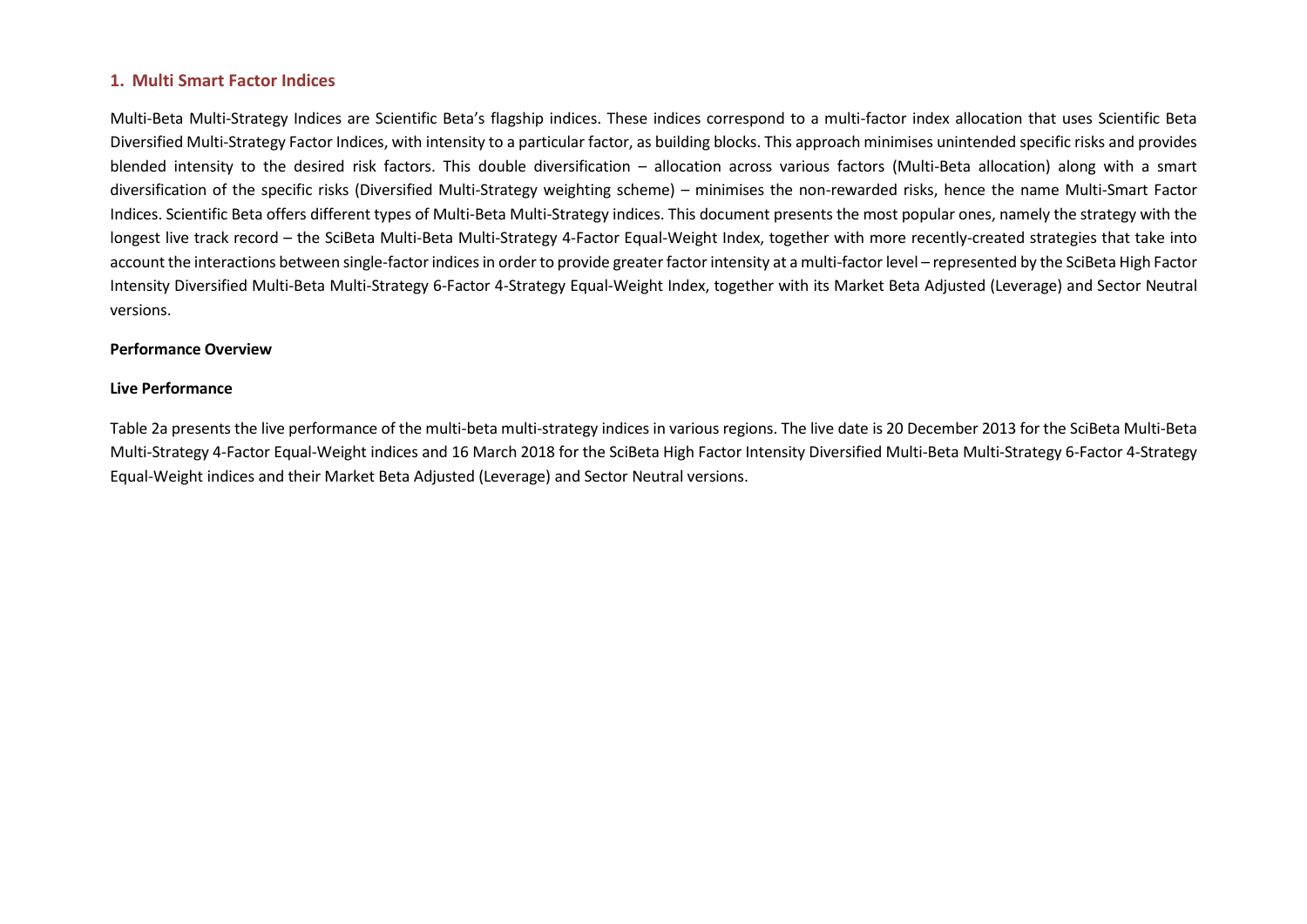| Index                | <b>Multi-Beta Multi-Strategy</b>                                          | Nº of<br><b>Constituents</b> | <b>Relative Return</b><br><b>Compared to Broad</b><br>Cap-Weighted | <b>Absolute</b><br>Return | <b>Volatility</b> | <b>Sharpe</b><br>Ratio |
|----------------------|---------------------------------------------------------------------------|------------------------------|--------------------------------------------------------------------|---------------------------|-------------------|------------------------|
|                      | 4-Factor EW                                                               | 1640                         | 0.72%                                                              | 9.65%                     | 9.60%             | 0.95                   |
| Developed            | HFI 6-Factor 4-Strategy EW                                                | 1118                         | 1.79%                                                              | 10.72%                    | 9.42%             | 1.08                   |
|                      | HFI 6-Factor 4-Strategy EW Market Beta Adjusted (Leverage)                | 1118                         | 3.23%                                                              | 12.17%                    | 10.67%            | 1.09                   |
|                      | HFI 6-Factor 4-Strategy EW Sector Neutral                                 | 1130                         | 2.25%                                                              | 11.20%                    | 9.67%             | 1.10                   |
|                      | HFI 6-Factor 4-Strategy EW Sector Neutral Market Beta Adjusted (Leverage) | 1130                         | 3.37%                                                              | 12.33%                    | 10.72%            | 1.10                   |
|                      | 4-Factor EW                                                               | 1174                         | 2.30%                                                              | 6.84%                     | 10.93%            | 0.57                   |
| Developed ex         | HFI 6-Factor 4-Strategy EW                                                | 801                          | 3.56%                                                              | 8.09%                     | 10.94%            | 0.69                   |
| <b>US</b>            | HFI 6-Factor 4-Strategy EW Market Beta Adjusted (Leverage)                | 801                          | 4.42%                                                              | 8.98%                     | 12.19%            | 0.69                   |
|                      | HFI 6-Factor 4-Strategy EW Sector Neutral                                 | 812                          | 3.63%                                                              | 8.15%                     | 10.86%            | 0.70                   |
|                      | HFI 6-Factor 4-Strategy EW Sector Neutral Market Beta Adjusted (Leverage) | 812                          | 4.45%                                                              | 9.00%                     | 12.14%            | 0.69                   |
| <b>United States</b> | 4-Factor EW                                                               | 466                          | $-0.60%$                                                           | 11.88%                    | 11.51%            | 0.98                   |
|                      | HFI 6-Factor 4-Strategy EW                                                | 316                          | 0.33%                                                              | 12.83%                    | 11.25%            | 1.09                   |
|                      | HFI 6-Factor 4-Strategy EW Market Beta Adjusted (Leverage)                | 316                          | 2.16%                                                              | 14.67%                    | 12.69%            | 1.11                   |
|                      | HFI 6-Factor 4-Strategy EW Sector Neutral                                 | 318                          | 1.04%                                                              | 13.56%                    | 11.72%            | 1.11                   |
|                      | HFI 6-Factor 4-Strategy EW Sector Neutral Market Beta Adjusted (Leverage) | 318                          | 2.38%                                                              | 14.91%                    | 12.81%            | 1.12                   |
|                      | 4-Factor EW                                                               | 451                          | 2.41%                                                              | 6.14%                     | 14.41%            | 0.39                   |
| Developed            | <b>HFI 6-Factor 4-Strategy EW</b>                                         | 302                          | 3.68%                                                              | 7.39%                     | 14.33%            | 0.48                   |
| Europe               | HFI 6-Factor 4-Strategy EW Market Beta Adjusted (Leverage)                | 302                          | 4.18%                                                              | 7.91%                     | 15.42%            | 0.48                   |
|                      | HFI 6-Factor 4-Strategy EW Sector Neutral                                 | 305                          | 4.55%                                                              | 8.28%                     | 14.13%            | 0.55                   |
|                      | HFI 6-Factor 4-Strategy EW Sector Neutral Market Beta Adjusted (Leverage) | 305                          | 5.12%                                                              | 8.86%                     | 15.40%            | 0.54                   |
|                      | 4-Factor EW                                                               | 266                          | 1.66%                                                              | 5.53%                     | 10.62%            | 0.47                   |
| Developed            | HFI 6-Factor 4-Strategy EW                                                | 173                          | 2.05%                                                              | 5.90%                     | 10.96%            | 0.49                   |
| Asia-Pacific ex      | HFI 6-Factor 4-Strategy EW Market Beta Adjusted (Leverage)                | 173                          | 3.43%                                                              | 7.33%                     | 13.90%            | 0.49                   |
| Japan                | HFI 6-Factor 4-Strategy EW Sector Neutral                                 | 175                          | 1.33%                                                              | 5.15%                     | 10.93%            | 0.42                   |
|                      | HFI 6-Factor 4-Strategy EW Sector Neutral Market Beta Adjusted (Leverage) | 175                          | 2.48%                                                              | 6.33%                     | 13.80%            | 0.42                   |
| Japan                | 4-Factor EW                                                               | 369                          | 2.87%                                                              | 12.53%                    | 16.90%            | 0.75                   |
|                      | HFI 6-Factor 4-Strategy EW                                                | 250                          | 4.85%                                                              | 14.52%                    | 17.15%            | 0.85                   |
|                      | HFI 6-Factor 4-Strategy EW Market Beta Adjusted (Leverage)                | 250                          | 9.21%                                                              | 18.85%                    | 24.40%            | 0.78                   |
|                      | HFI 6-Factor 4-Strategy EW Sector Neutral                                 | 255                          | 3.76%                                                              | 13.42%                    | 17.05%            | 0.79                   |
|                      | HFI 6-Factor 4-Strategy EW Sector Neutral Market Beta Adjusted (Leverage) | 255                          | 7.93%                                                              | 17.57%                    | 24.26%            | 0.73                   |

Based on daily total returns in USD for Developed, Developed ex US, United States, Developed Europe and Developed Asia-Pacific ex Japan, and in JPY for Japan. Live date is 20 December 2013 for SciBeta Multi-Beta Multi-Strategy 4-Factor EW indices and 16 March 2018 for the High Factor Intensity Diversified Multi-Beta Multi-Strategy 6-Factor 4-Strategy EW indices and their Market Beta Adjusted (Leverage) and Sector Neutral versions. The performance is reported since 20 December 2013 for all the indices as that is the longest live track record available. Statistics covering a period of more than one year are annualised.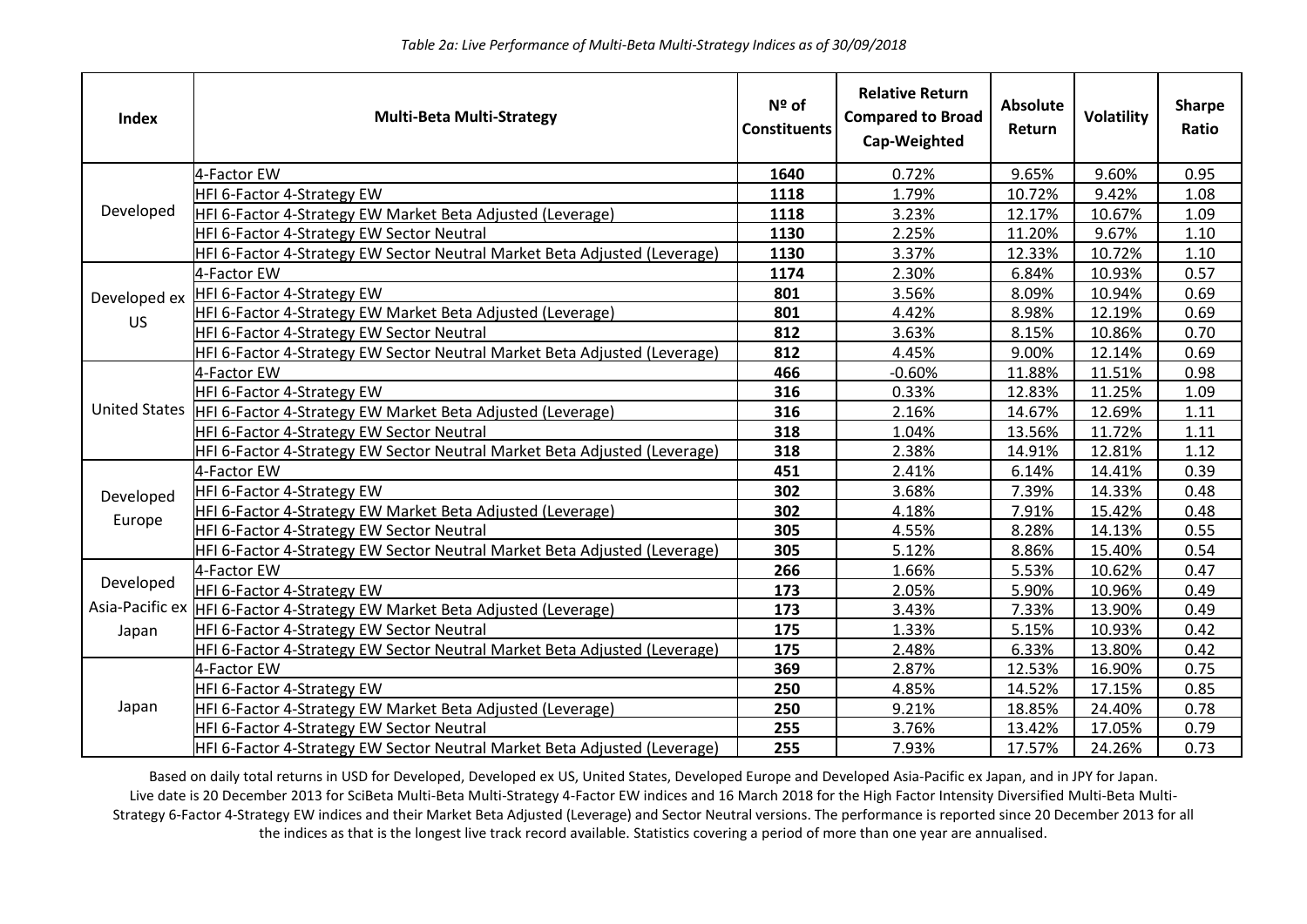#### **Latest Performance**

Table 2b displays an overview of the relative and absolute performance of Scientific Beta Multi-Beta Multi Strategy indices for various regions and different time periods.

Over the long term, all Scientific Beta Multi-Beta Multi-Strategy indices post positive excess returns compared to broad cap-weighted indices. Over the past ten years, the best performing index was the SciBeta Japan High Factor Intensity Diversified Multi-Beta Multi-Strategy 6-Factor 4-Strategy Equal-Weight Market Beta Adjusted (Leverage) index with a relative return of 6.19% while the worst performing index was the SciBeta United States Multi-Beta Multi-Strategy 4- Factor Equal-Weight index with a relative return of 0.34%.

**In the past quarter, if we consider the cumulative excess returns, the best performing index is the SciBeta Japan High Factor Intensity Diversified Multi-Beta Multi-Strategy 6-Factor 4-Strategy Equal-Weight Market Beta Adjusted (Leverage) index with a relative return of 2.38%**, while the worst performing index is the SciBeta United States Multi-Beta Multi Strategy 4-Factor Equal-Weight index with a relative return of -2.26%.

From table 2b, it also appears that the volatility of the Scientific Beta Multi-Beta Multi Strategy indices is significantly lower over the long term compared to the volatility of broad-cap weighted indices for all regions, with the highest differences being observed for the Developed Asia-Pacific ex-Japan indices, with volatilities of 21.65% for the broad cap-weighted index, and volatilities of 17.81% and 17.82% respectively for the Scientific Beta High Factor Intensity Diversified Multi-Beta Multi Strategy 6-Factor 4-Strategy Equal-Weight and Scientific Beta Multi-Beta Multi Strategy 4-Factor Equal-Weight allocation indices over the past ten years. As a result, we observe a considerable improvement in the Sharpe ratios for the Scientific Beta Multi-Beta Multi Strategy indices over the past ten years compared to the broad cap-weighted indices. Sharpe ratios range from 0.47 (Developed Europe) to 0.79 (Developed) for the Scientific Beta High Factor Intensity Diversified Multi-Beta Multi Strategy 6-Factor 4-Strategy Equal-Weight allocation indices, compared to 0.23 (Developed Europe) to 0.53 (Developed) for the broad cap-weighted indices.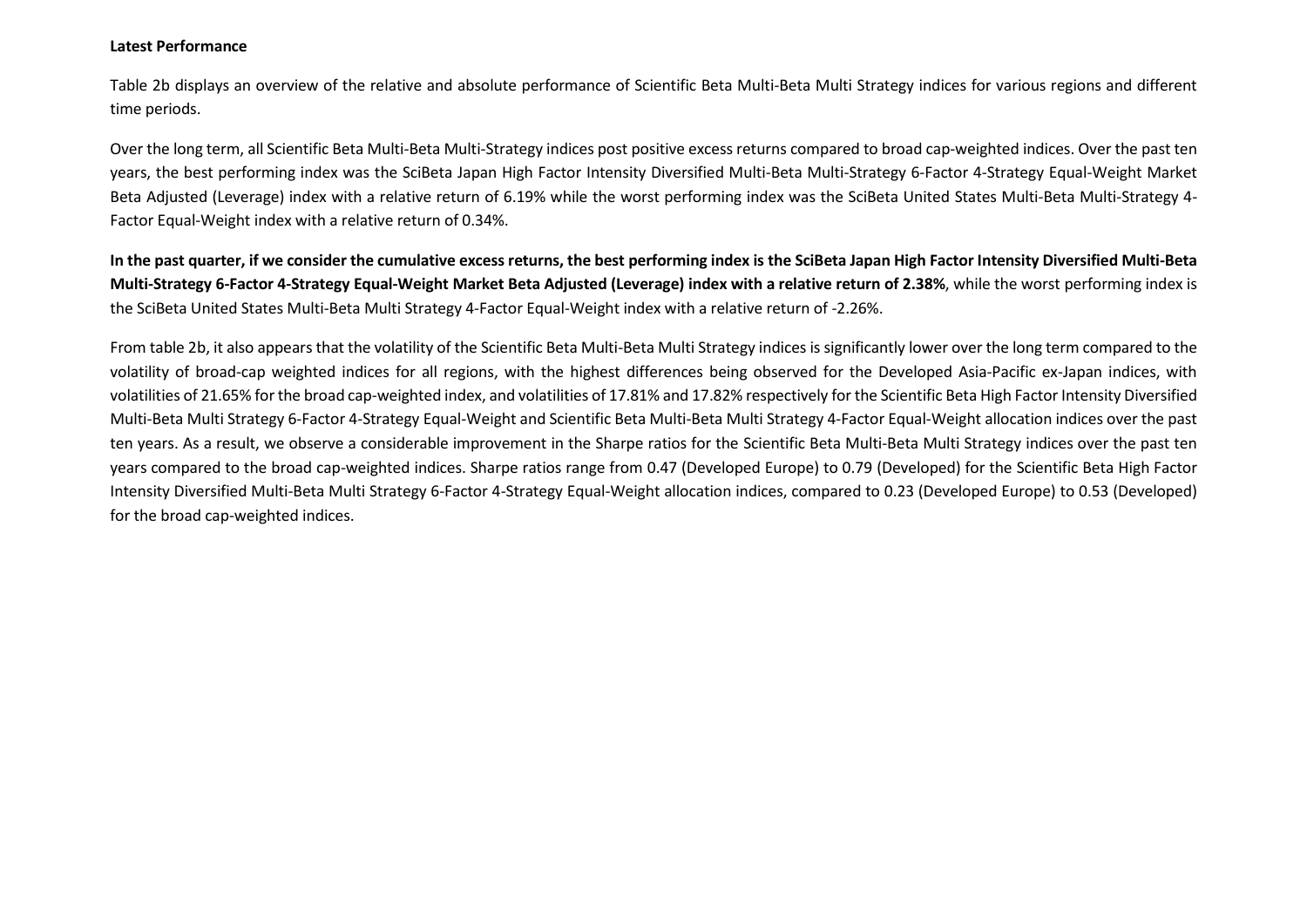| Index                                                                     | <b>Multi-Beta Multi-Strategy</b>                                          | Nº of<br><b>Constituents</b> | <b>Relative Return compared to</b><br>Cap-Weighted |            | <b>Information Ratio</b> |            | <b>Absolute Return</b> |            | <b>Volatility</b> |            | <b>Sharpe Ratio</b> |            |           |            |
|---------------------------------------------------------------------------|---------------------------------------------------------------------------|------------------------------|----------------------------------------------------|------------|--------------------------|------------|------------------------|------------|-------------------|------------|---------------------|------------|-----------|------------|
|                                                                           |                                                                           |                              | 10                                                 | <b>YTD</b> | <b>1Y</b>                | <b>10Y</b> | <b>1Y</b>              | <b>10Y</b> | <b>1Y</b>         | <b>10Y</b> | <b>1Y</b>           | <b>10Y</b> | <b>1Y</b> | <b>10Y</b> |
|                                                                           | 4-Factor EW                                                               | 1768                         | $-1.52%$                                           | $-1.64%$   | $-1.71%$                 | 1.25%      | $-0.84$                | 0.49       | 9.96%             | 10.28%     | 8.42%               | 15.04%     | 0.98      | 0.66       |
|                                                                           | HFI 6-Factor 4-Strategy EW                                                | 1192                         | $-0.95%$                                           | $-1.38%$   | $-1.07%$                 | 2.58%      | $-0.47$                | 0.78       | 10.60%            | 11.62%     | 8.37%               | 14.24%     | 1.07      | 0.79       |
| Developed                                                                 | HFI 6-Factor 4-Strategy EW Market Beta Adjusted (Leverage)                | 1192                         | $-0.49%$                                           | $-1.00%$   | 0.09%                    | 4.45%      | 0.04                   | 1.70       | 11.76%            | 13.48%     | 9.37%               | 16.89%     | 1.08      | 0.78       |
|                                                                           | HFI 6-Factor 4-Strategy EW Sector Neutral                                 | 1213                         | $-0.44%$                                           | 0.43%      | 1.17%                    | 2.38%      | 0.62                   | 0.88       | 12.84%            | 11.41%     | 8.71%               | 14.70%     | 1.28      | 0.75       |
|                                                                           | HFI 6-Factor 4-Strategy EW Sector Neutral Market Beta Adjusted (Leverage) | 1213                         | 0.01%                                              | 0.90%      | 2.24%                    | 3.66%      | 1.21                   | 1.63       | 13.91%            | 12.70%     | 9.47%               | 17.07%     | 1.29      | 0.72       |
|                                                                           | SciBeta Global Developed CW                                               | 1886                         |                                                    |            |                          |            |                        |            | 11.67%            | 9.04%      | 9.35%               | 16.50%     | 1.07      | 0.53       |
|                                                                           | 4-Factor EW                                                               | 1296                         | $-0.50%$                                           | $-0.27%$   | 0.47%                    | 2.29%      | 0.30                   | 0.67       | 3.67%             | 8.21%      | 9.09%               | 15.92%     | 0.22      | 0.50       |
| Developed                                                                 | HFI 6-Factor 4-Strategy EW                                                | 874                          | $-0.37%$                                           | 0.66%      | 1.41%                    | 3.77%      | 0.85                   | 0.95       | 4.61%             | 9.69%      | 9.13%               | 15.46%     | 0.32      | 0.61       |
| ex US                                                                     | HFI 6-Factor 4-Strategy EW Market Beta Adjusted (Leverage)                | 874                          | $-0.35%$                                           | 0.58%      | 1.69%                    | 5.26%      | 0.97                   | 1.73       | 4.89%             | 11.18%     | 9.77%               | 18.30%     | 0.33      | 0.59       |
|                                                                           | HFI 6-Factor 4-Strategy EW Sector Neutral                                 | 893                          | $-0.16%$                                           | 0.74%      | 1.42%                    | 3.15%      | 0.93                   | 0.86       | 4.62%             | 9.08%      | 9.20%               | 15.61%     | 0.32      | 0.56       |
|                                                                           | HFI 6-Factor 4-Strategy EW Sector Neutral Market Beta Adjusted (Leverage) | 893                          | $-0.12%$                                           | 0.65%      | 1.64%                    | 4.41%      | 1.02                   | 1.58       | 4.84%             | 10.33%     | 9.78%               | 18.23%     | 0.32      | 0.55       |
|                                                                           | SciBeta Developed ex US CW                                                | 1386                         |                                                    |            |                          |            |                        |            | 3.20%             | 5.92%      | 9.38%               | 18.11%     | 0.16      | 0.31       |
|                                                                           | 4-Factor EW                                                               | 472                          | $-2.26%$                                           | $-2.71%$   | $-3.44%$                 | 0.34%      | $-1.08$                | 0.11       | 14.49%            | 12.13%     | 10.76%              | 18.32%     | 1.19      | 0.64       |
|                                                                           | HFI 6-Factor 4-Strategy EW                                                | 318                          | $-1.33%$                                           | $-2.93%$   | $-3.02%$                 | 1.51%      | $-0.83$                | 0.38       | 14.91%            | 13.30%     | 10.65%              | 17.16%     | 1.24      | 0.76       |
|                                                                           | United States HFI 6-Factor 4-Strategy EW Market Beta Adjusted (Leverage)  | 318                          | $-0.42%$                                           | $-2.01%$   | $-1.00%$                 | 3.47%      | $-0.29$                | 0.92       | 16.94%            | 15.25%     | 11.94%              | 20.15%     | 1.28      | 0.74       |
|                                                                           | HFI 6-Factor 4-Strategy EW Sector Neutral                                 | 319                          | $-0.66%$                                           | 0.14%      | 0.88%                    | 1.63%      | 0.29                   | 0.53       | 18.81%            | 13.42%     | 11.19%              | 17.99%     | 1.53      | 0.73       |
|                                                                           | HFI 6-Factor 4-Strategy EW Sector Neutral Market Beta Adjusted (Leverage) | 319                          | 0.15%                                              | 1.10%      | 2.72%                    | 2.68%      | 0.93                   | 0.77       | 20.65%            | 14.46%     | 12.11%              | 20.72%     | 1.57      | 0.68       |
| <b>SciBeta United States CW</b>                                           |                                                                           | 500                          |                                                    |            |                          |            |                        |            | 17.93%            | 11.78%     | 12.34%              | 19.29%     | 1.32      | 0.59       |
|                                                                           | 4-Factor EW                                                               | 466                          | $-0.36%$                                           | 1.16%      | 2.55%                    | 2.48%      | 1.14                   | 0.60       | 2.65%             | 8.16%      | 11.17%              | 20.83%     | 0.09      | 0.38       |
|                                                                           | HFI 6-Factor 4-Strategy EW                                                | 308                          | 0.03%                                              | 3.00%      | 4.48%                    | 4.17%      | 2.05                   | 0.93       | 4.58%             | 9.85%      | 11.20%              | 20.35%     | 0.26      | 0.47       |
| Developed<br>Europe                                                       | HFI 6-Factor 4-Strategy EW Market Beta Adjusted (Leverage)                | 308                          | 0.01%                                              | 2.97%      | 4.63%                    | 5.27%      | 2.08                   | 1.43       | 4.73%             | 10.95%     | 11.79%              | 22.49%     | 0.26      | 0.47       |
|                                                                           | HFI 6-Factor 4-Strategy EW Sector Neutral                                 | 313                          | 0.36%                                              | 2.97%      | 4.44%                    | 3.68%      | 2.18                   | 0.83       | 4.54%             | 9.35%      | 11.33%              | 20.18%     | 0.25      | 0.45       |
|                                                                           | HFI 6-Factor 4-Strategy EW Sector Neutral Market Beta Adjusted (Leverage) | 313                          | 0.38%                                              | 2.93%      | 4.53%                    | 4.70%      | 2.16                   | 1.38       | 4.63%             | 10.38%     | 11.86%              | 22.57%     | 0.25      | 0.45       |
|                                                                           | SciBeta Developed Europe CW                                               | 491                          |                                                    |            |                          |            |                        |            | 0.11%             | 5.68%      | 11.49%              | 23.10%     | $-0.14$   | 0.23       |
|                                                                           | 4-Factor EW                                                               | 325                          | 0.88%                                              | 0.27%      | 0.50%                    | 1.43%      | 0.14                   | 0.23       | 4.99%             | 9.23%      | 9.38%               | 17.82%     | 0.35      | 0.50       |
| Developed                                                                 | HFI 6-Factor 4-Strategy EW                                                | 211                          | 0.66%                                              | $-2.65%$   | $-3.98%$                 | 1.94%      | $-1.06$                | 0.31       | 0.50%             | 9.74%      | 9.33%               | 17.81%     | $-0.13$   | 0.53       |
| Asia-Pacific                                                              | HFI 6-Factor 4-Strategy EW Market Beta Adjusted (Leverage)                | 211                          | 0.64%                                              | $-3.61%$   | $-3.64%$                 | 3.56%      | $-0.90$                | 0.56       | 0.85%             | 11.36%     | 11.27%              | 23.59%     | $-0.07$   | 0.47       |
| ex Japan                                                                  | HFI 6-Factor 4-Strategy EW Sector Neutral                                 | 215                          | 0.10%                                              | $-3.00%$   | $-4.37%$                 | 1.19%      | $-1.17$                | 0.21       | 0.11%             | 8.99%      | 9.43%               | 18.58%     | $-0.17$   | 0.47       |
|                                                                           | HFI 6-Factor 4-Strategy EW Sector Neutral Market Beta Adjusted (Leverage) | 215                          | 0.02%                                              | $-3.82%$   | $-4.09%$                 | 2.64%      | $-1.04$                | 0.42       | 0.40%             | 10.44%     | 11.06%              | 23.82%     | $-0.12$   | 0.42       |
| SciBeta Developed Asia-Pacific ex Japan CW                                |                                                                           | 344                          |                                                    |            |                          |            |                        |            | 4.49%             | 7.80%      | 10.52%              | 21.65%     | 0.27      | 0.35       |
|                                                                           | 4-Factor EW                                                               | 415                          | $-1.27%$                                           | $-2.90%$   | $-3.17%$                 | 1.94%      | $-1.40$                | 0.30       | 8.67%             | 9.01%      | 13.40%              | 19.06%     | 0.66      | 0.47       |
|                                                                           | HFI 6-Factor 4-Strategy EW                                                | 279                          | $-0.94%$                                           | $-1.88%$   | $-1.71%$                 | 3.64%      | $-0.62$                | 0.51       | 10.14%            | 10.71%     | 13.38%              | 19.07%     | 0.77      | 0.56       |
| Japan                                                                     | HFI 6-Factor 4-Strategy EW Market Beta Adjusted (Leverage)                | 279                          | 2.38%                                              | $-0.90%$   | 0.33%                    | 6.19%      | 0.04                   | 0.49       | 12.17%            | 13.26%     | 17.81%              | 28.98%     | 0.69      | 0.46       |
|                                                                           | HFI 6-Factor 4-Strategy EW Sector Neutral                                 | 288                          | $-1.32%$                                           | $-2.37%$   | $-2.55%$                 | 3.40%      | $-1.09$                | 0.55       | 9.30%             | 10.47%     | 13.12%              | 19.37%     | 0.72      | 0.54       |
| HFI 6-Factor 4-Strategy EW Sector Neutral Market Beta Adjusted (Leverage) |                                                                           | 288                          | 2.00%                                              | $-1.45%$   | $-0.56%$                 | 6.02%      | $-0.08$                | 0.49       | 11.28%            | 13.09%     | 17.56%              | 29.11%     | 0.65      | 0.45       |
| SciBeta Japan CW                                                          |                                                                           | 451                          |                                                    |            |                          |            |                        |            | 11.84%            | 7.07%      | 13.44%              | 22.39%     | 0.89      | 0.31       |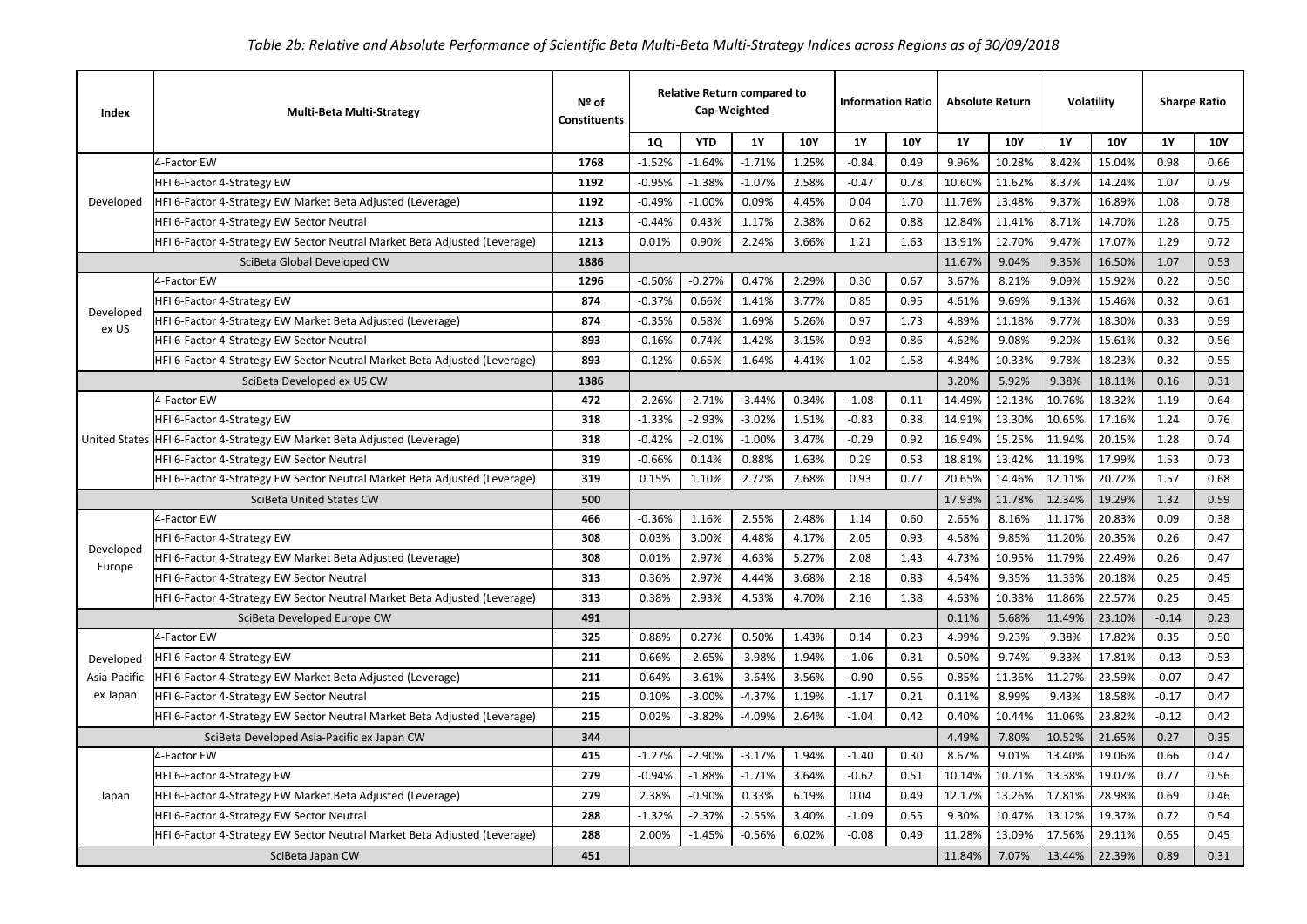Based on daily total returns in USD for Developed, Developed ex US, United States, Developed Europe, Developed Asia-Pacific ex Japan, and in JPY for Japan. Base date is June 21 2002 for Scientific Beta Multi-Beta Multi-Strategy 4-Factor EW indices and Scientific Beta High Factor Intensity Diversified Multi-Beta Multi-Strategy 6-Factor 4- Strategy EW indices and their Sector Neutral version, June 18 2004 for Scientific Beta High Factor Intensity Diversified Multi-Beta Multi-Strategy 6-Factor 4-Strategy EW Market Beta Adjusted (Leverage) indices and their Sector Neutral version and December 19 2003 for Scientific Beta Multi-Beta Multi-Strategy CW indices. The statistics other than for 1Q and YTD are annualised and performance ratios that involve the average returns are based on the geometric average, which reliably reflects multiple holding period returns for investors. The risk-free rates used are defined according to the regional universe of the index. The number of index constituents is average over the 10-year period.

## **Long-Term Track Records**

Table 2c displays the performance of long-term US data series, the initial reference universe being the 500 largest market-cap US stocks.

| Long-Term US Track Records since 31/12/1976 (as of 31/12/2017): 41 years  |                                                       |                   |                     |  |  |  |  |  |
|---------------------------------------------------------------------------|-------------------------------------------------------|-------------------|---------------------|--|--|--|--|--|
| <b>United States</b>                                                      | <b>Relative Return</b><br>compared to<br>Cap-Weighted | <b>Volatility</b> | <b>Sharpe Ratio</b> |  |  |  |  |  |
| 4-Factor 4-Strategy EW                                                    | 3.39%                                                 | 13.95%            | 0.67                |  |  |  |  |  |
| HFI 6-Factor 4-Strategy EW                                                | 3.33%                                                 | 14.03%            | 0.66                |  |  |  |  |  |
| HFI 6-Factor 4-Strategy EW Market Beta Adjusted (Leverage)                | 3.22%                                                 | 16.56%            | 0.55                |  |  |  |  |  |
| HFI 6-Factor 4-Strategy EW Sector Neutral                                 | 3.02%                                                 | 14.82%            | 0.60                |  |  |  |  |  |
| HFI 6-Factor 4-Strategy EW Sector Neutral Market Beta Adjusted (Leverage) | 2.59%                                                 | 17.25%            | 0.49                |  |  |  |  |  |

#### *Table 2c: Performance Overview of Multi-Beta Multi-Strategy Indices for US Long-Term Data Series*

Long-Term US data series are style factor data series constructed from the 500 largest market-cap US stocks. The statistics are based on daily total return series (with dividends reinvested). All statistics are annualised and performance ratios that involve the average returns are based on the geometric average, which reliably reflects multiple holding period returns for investors. The yield on Secondary Market US Treasury Bills (3M) is used as a proxy for the risk-free rate in US Dollars. All results are in USD.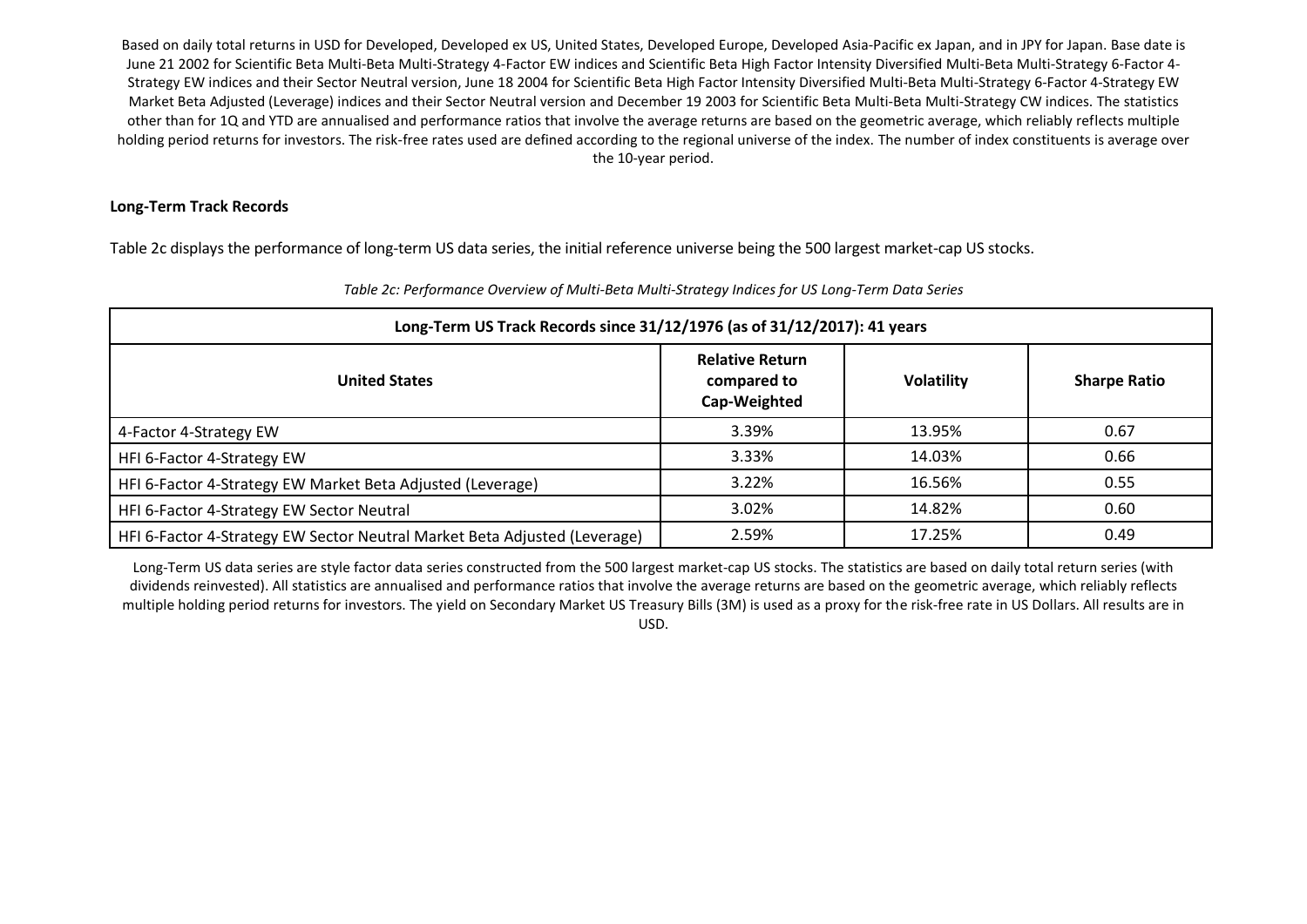## **About ERI Scientific Beta**

ERI Scientific Beta aims to be the first provider of a smart beta indices platform to help investors understand and invest in advanced beta equity strategies.

Established by EDHEC-Risk Institute, one of the very top academic institutions in the field of fundamental and applied research for the investment industry, ERI Scientific Beta shares the same concern for scientific rigour and veracity, which it applies to all the services that it offers investors and asset managers.

The ERI Scientific Beta offering covers three major services:

 **Scientific Beta Indices** are smart beta indices that aim to be the reference for the investment and analysis of alternative beta strategies. Scientific Beta Indices reflect the state-of-the-art in the construction of different alternative beta strategies and allow for a flexible choice among a wide range of options at each stage of their construction process. This choice enables users of the platform to construct their own benchmark, thus controlling the risks of investing in this new type of beta (Smart Beta 2.0).

Within the framework of Smart Beta 2.0 offerings, ERI Scientific Beta provides access to smart factor indices, which give exposure to risk factors that are well rewarded over the long-term while at the same time diversifying away unrewarded specific risks. By combining these smart factor indices, one can design very high performance passive investment solutions.

- **Scientific Beta Analytics** are detailed analytics and exhaustive information on its smart beta indices to allow investors to evaluate the advanced beta strategies in terms of risk and performance. The analytics capabilities include risk and performance assessments, factor and sector attribution, and relative risk assessment. Scientific Beta Analytics also allow the liquidity, turnover and diversification quality of the indices offered to be analysed. In the same way, analytics provide an evaluation of the probability of out-of-sample outperformance of the various strategies present on the platform.
- **Scientific Beta Fully-Customised Benchmarks and Smart Beta Solutions** is a service proposed by ERI Scientific Beta, and its partners, in the context of an advisory relationship for the construction and implementation of benchmarks specially designed to meet the specific objectives and constraints of investors and asset managers. This service notably offers the possibility of determining specific combinations of factors, considering optimal combinations of smart beta strategies, defining a stock universe specific to the investor, and taking account of specific risk constraints during the benchmark construction process.

With a concern to provide worldwide client servicing, ERI Scientific Beta is present in Boston, London, Nice, Singapore and Tokyo. As of June 30, 2018, the Scientific Beta indices corresponded to USD 34bn in assets under replication. ERI Scientific Beta has a dedicated team of 45 people who cover not only client support from Nice, Singapore and Boston, but also the development, production and promotion of its index offering. ERI Scientific Beta signed the United Nations-supported Principles for Responsible Investment (PRI) on September 27, 2016.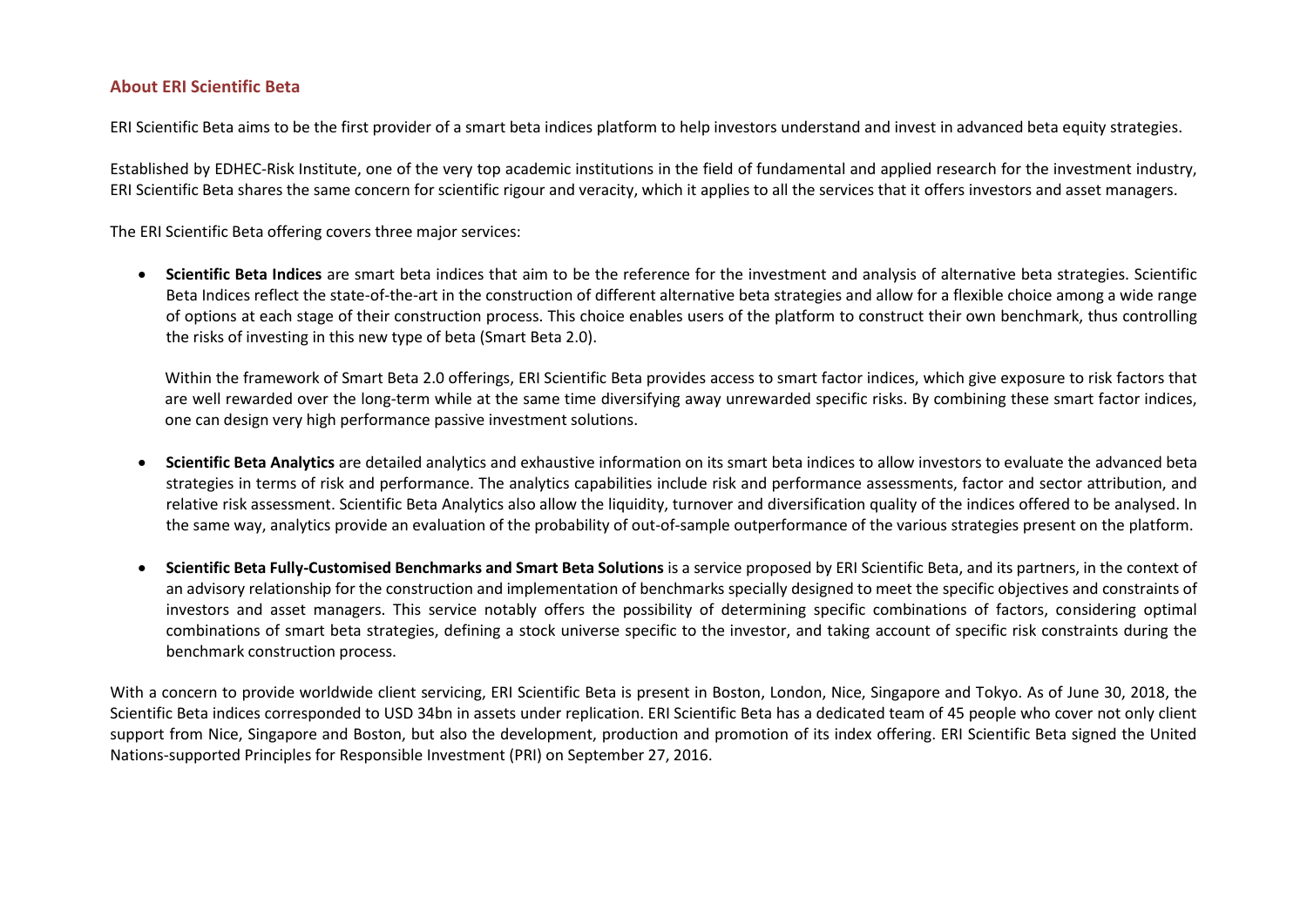#### **Disclaimer**

Copyright © 2018 ERI Scientific Beta. All rights reserved. Scientific Beta is a registered trademark licensed to EDHEC Risk Institute Asia Ltd ("ERIA"). All information provided by ERIA is impersonal and not tailored to the needs of any person, entity or group of persons. Past performance of an index is not a guarantee of future results.

This material, and all the information contained in it (the "information"), have been prepared by ERIA solely for informational purposes, are not a recommendation to participate in any particular trading strategy and should not be considered as an investment advice or an offer to sell or buy securities. The information shall not be used for any unlawful or unauthorised purposes. The information is provided on an "as is" basis. Although ERIA shall obtain information from sources which ERIA considers reliable, neither ERIA nor its information providers involved in, or related to, compiling, computing or creating the information (collectively, the "ERIA Parties") guarantees the accuracy and/or the completeness of any of this information. None of the ERIA Parties makes any representation or warranty, express or implied, as to the results to be obtained by any person or entity from any use of this information, and the user of this information assumes the entire risk of any use made of this information. None of the ERIA Parties makes any express or implied warranties, and the ERIA Parties hereby expressly disclaim all implied warranties (including, without limitation, any implied warranties of accuracy, completeness, timeliness, sequence, currentness, merchantability, quality or fitness for a particular purpose) with respect to any of this information. Without limiting any of the foregoing, in no event shall any of the ERIA Parties have any liability for any direct, indirect, special, punitive, consequential or any other damages (including lost profits) even if notified of the possibility of such damages. All Scientific Beta indices and data are the exclusive property of ERIA.

Information containing any historical information, data or analysis should not be taken as an indication or guarantee of any future performance, analysis, forecast or prediction. Past performance does not guarantee future results. In many cases, hypothetical, back-tested results were achieved by means of the retroactive application of a simulation model and, as such, the corresponding results have inherent limitations. The index returns shown do not represent the results of actual trading of investable assets/securities. ERIA maintains the index and calculates the index levels and performance shown or discussed, but does not manage actual assets. Index returns do not reflect payment of any sales charges or fees an investor may pay to purchase the securities underlying the index or investment funds that are intended to track the performance of the index. The imposition of these fees and charges would cause actual and back-tested performance of the securities/fund to be lower than the index performance shown. Back-tested performance may not reflect the impact that any material market or economic factors might have had on the advisor's management of actual client assets. The information may be used to create works such as charts and reports. Limited extracts of information and/or data derived from the information may be distributed or redistributed provided this is done infrequently in a non-systematic manner.

The information may be used within the framework of investment activities provided that it is not done in connection with the marketing or promotion of any financial instrument or investment product that makes any explicit reference to the trademarks licensed to ERIA (ERI SCIENTIFIC BETA, SCIENTIFIC BETA, SCIBETA, EDHEC RISK and any other trademarks licensed to ERIA) and that is based on, or seeks to match, the performance of the whole, or any part, of a Scientific Beta index. Such use requires that the Subscriber first enters into a separate license agreement with ERIA. The information may not be used to verify or correct other data or information from other sources.